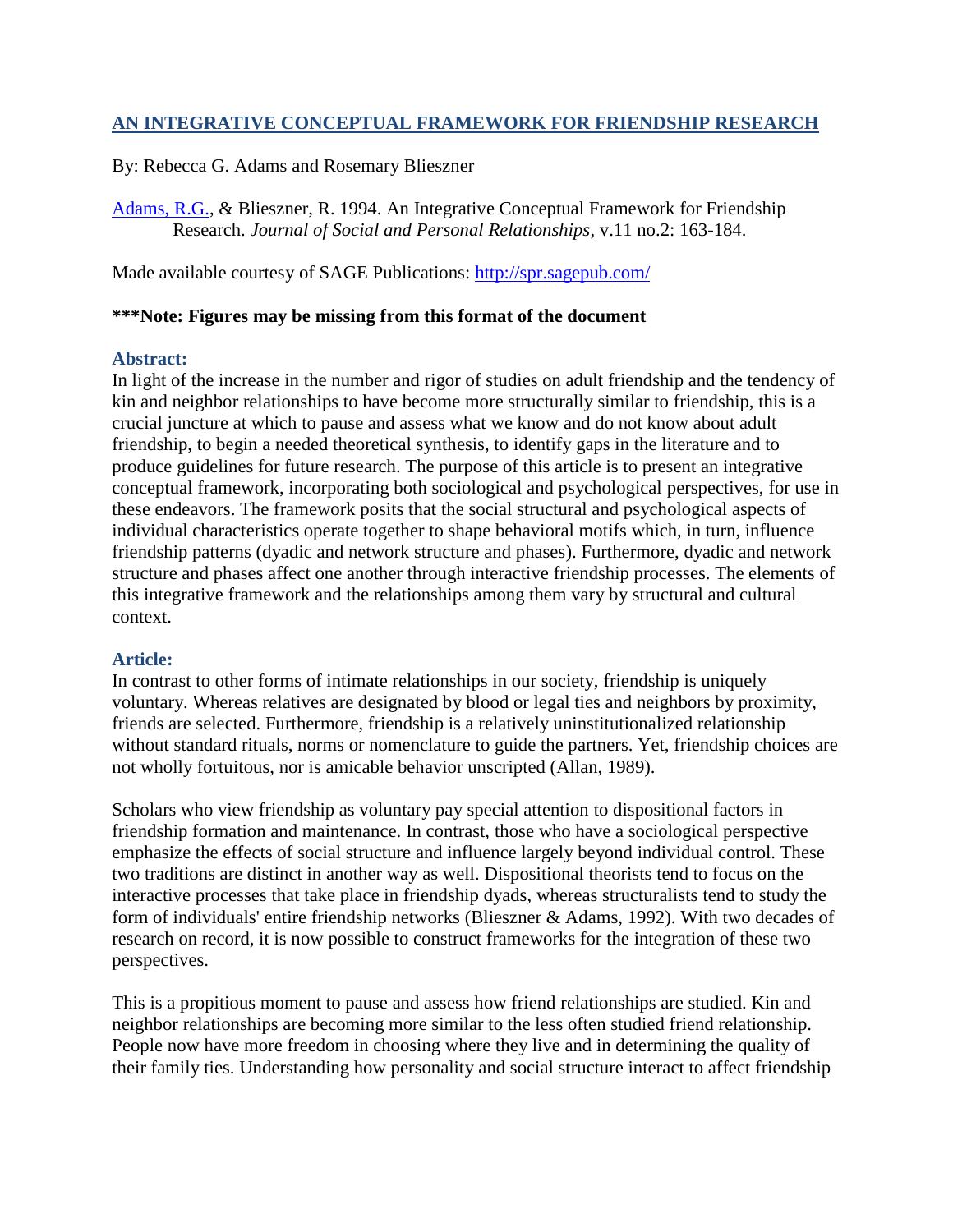should, therefore, provide insight into the dynamics of other, increasingly voluntary, types of relationships.

The purpose of this article is to present an integrative conceptual framework in which both sociological and psychological perspectives on friendship are incorporated (see Figure 1). We developed this framework by examining existing friendship research findings, but also by incorporating social psychological, structural and psychological theory in ways that previous friendship researchers have not. The framework can be used to assess what is known about adult friendship and what is not known, to attempt theoretical syntheses of the research, to identify gaps in the literature and to produce a map for future research. The aim of this article, however, is much more modest; it is not intended to be an exhaustive review of the literature (see Blieszner & Adams, 1992; Hays, 1988). Rather, our intention is to stimulate comment that could lead to refinement of the framework, as well as to guide further exploration of the phenomenon of friendship itself.

Figure 1 presents a graphic depiction of influences on friendship patterns (see Blieszner & Adams, 1992, for an earlier version of this framework). The basic framework is one that has been used repeatedly in friendship research: individual characteristics (I) affect friendship patterns (II). The elements of this framework and the interactions among them vary by structural and cultural context (III) .

As each element of this conceptual framework and the interconnections among them are described in detail below, the distinction between this framework and the typical approach to the study of friendship will become apparent. For now, two departures should be noted. First, friendship researchers have often relied on proxy measures of both independent and dependent variables rather than using direct measures of the concepts of interest to them. For example, many researchers have examined the relationship between sex and frequency of interaction with friends when they were in fact interested in the broader issue of how gender shapes relationships. Although we acknowledge that direct measures of theoretical concepts are sometimes difficult to develop (see Adams, 1989), the approach dictated by our framework involves avoiding the use of mere proxy measures whenever possible. Second, though many friendship researchers have reported findings about the effect of individual characteristics on various aspects of friendship patterns, very few have described the processes by which such effects occur. Duck (1990) compared this to trying to explain the connection between ingredients and dinner without discussing cooking. The approach outlined here involves explications of the processes connecting individual characteristics and friendship patterns as well as descriptions of the interactive processes connecting the structure and phases of friendships. The arrows in the figure indicate both processes that have been shown by research to exist and those that remain to be discovered.

### *Friendship and individual characteristics*

The majority of friendship researchers have examined the connection between individual characteristics and some aspect of friendship patterns (see Blieszner & Adams, 1992). Structuralists have criticized research on friendship for relying mainly on dispositional assumptions (e.g. that people with similar attitudes have internalized similar norms and thus behave in similar ways) and on explanations that ignore the effect of individual involvement in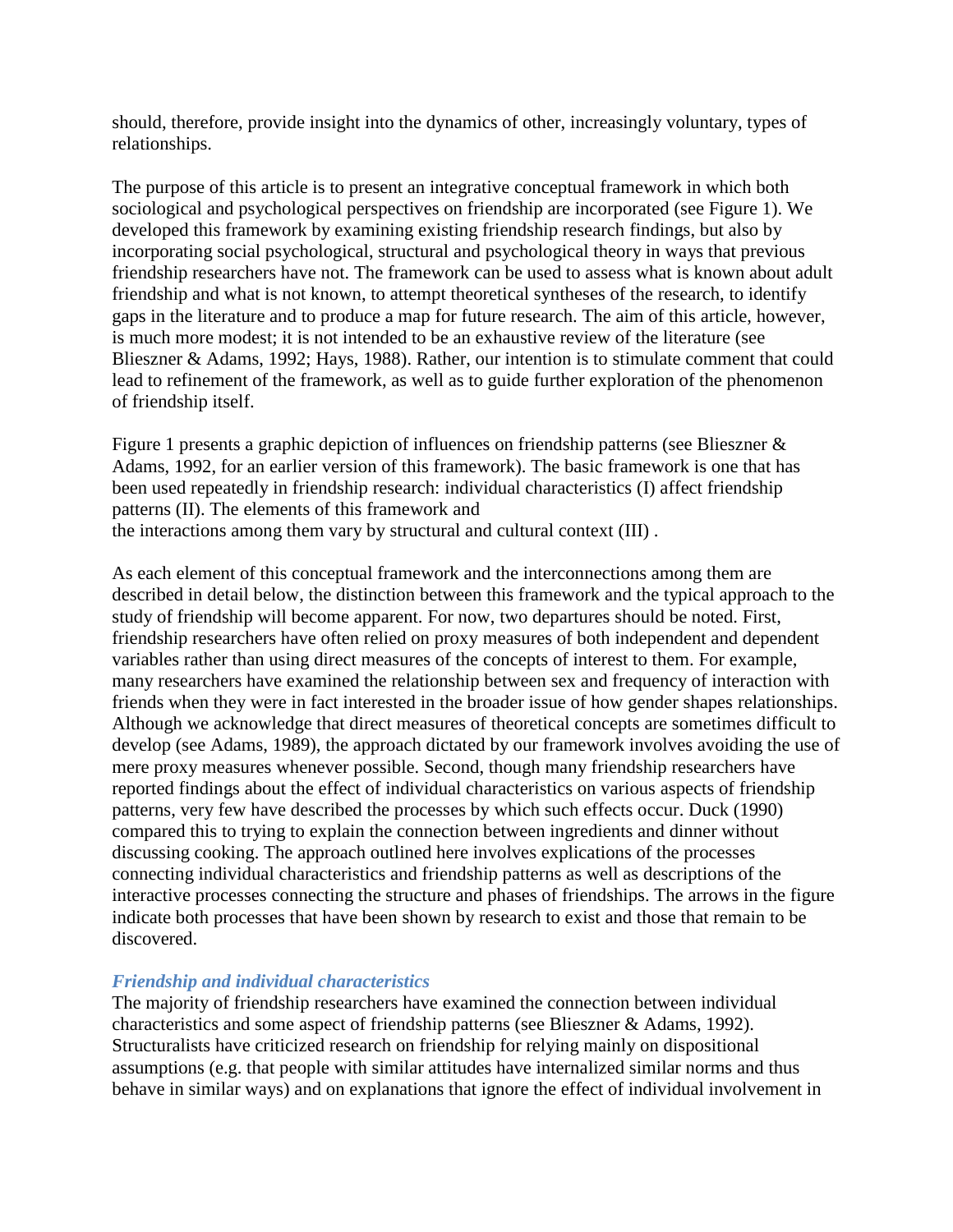structured social relationships (Allan, 1989; Wellman, 1983). Conversely, structuralists can be accused of overlooking the influence of affective and cognitive elements in determining intimate



**FIGURE 1** Integrative conceptual framework for friendship research

relationships. But there is a more serious problem with much of the friendship literature: researchers often fail to develop any theoretical argument, be it dispositional or structural, to support their analyses. They simply add variables such as age or sex and, occasionally, race or class to the research design without stating why they think these variables might have important effects on friendship patterns. They rarely distinguish, either conceptually or empirically, between the effects on friendship of social structural position (Ia) and psychological disposition (Ib). Thus they neither specify the processes by which these effects take place nor examine the interactive effects of social structural position and psychological disposition.

The failure to conceptualize and measure the effects of social structural position and psychological disposition independently is particularly problematic in studies of gender and age differences. Although comparing the sexes reveals, for example, that middle- aged men tend to have a larger number of friends and middle-aged women tend to have friendships that are more intimate (Fischer & Oliker, 1983), it is not clear why. It is quite different to say that men have more friends than women because they are more likely to occupy positions that put them in contact with potential friends than to say that men have more friends than women because they are more gregarious. Similarly, it is quite different to attribute the greater intimacy of women's friendships to female psychological capacity than to their opportunities to pursue such relationships. Sex is often used as a convenient proxy measure for one of these concepts or both. Researchers typically add sex to a set of independent variables predicting friendship patterns without discussing it conceptually and without including measures of the dispositional and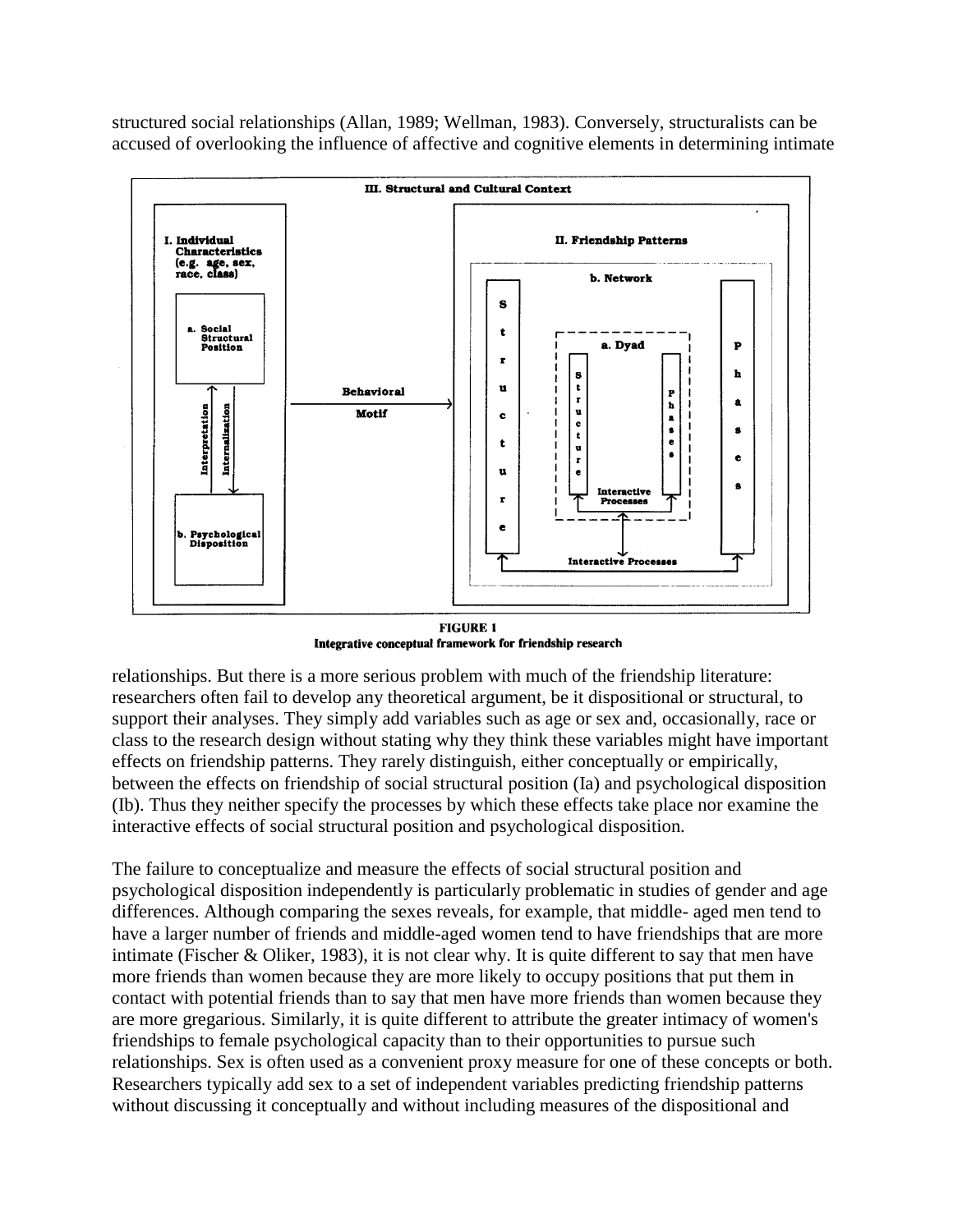structural consequences of gender (see Fox et al., 1985; Gillespie et al., 1985; Rubin, 1985, for exceptions).

Similarly, many theorists have observed that friendship patterns are likely to change as people make life course transitions (e.g. Allan & Adams, 1989) and as they mature (e.g. B. B. Brown, 1990). Just as the variable 'sex' is typically used in lieu of measures of both its social structural effects and psychological implications, in practice, friendship researchers typically use the variable 'age' as a proxy measure for both stage of life course and stage of development without distinguishing between these two aspects of ageing. For example, Weiss & Lowenthal (1975) found that older adults tended to have more complex and multidimensional friendships than middle aged or younger ones. They interpreted the results in light of differing age-related psychological needs and social norms, though they did not measure these needs or normative effects separately.

Using the integrative framework (Figure 1) involves measuring the social and psychological aspects of individual characteristics separately and examining how they combine to shape friendship patterns. These elements and the processes connecting them are described later.

Individual characteristics such as age, sex, race and class, are conceptualized in both structural terms, as determining opportunities for and constraints on behavior, and in psychological terms, as predicting dispositions. Social structure encompasses the interconnections among social positions (Ia) whose occupants have access to differing levels of power, prestige and wealth and thus different opportunities for and constraints on behaviors that might lead to friendship. Structural effects on behavior include cultural expectations about how people should act; role demands; and the availability, accessibility or appropriateness of spending time in various types of contexts. Structural opportunities for and constraints on friendship-related behavior vary by the social position of the individual in the context. Because it is difficult or impossible for an individual to change her or his social structural position (e.g. to change birth cohort, sex, race or class), a structural theorist would most likely advise changing contexts so that an individual's behavior options would be improved or constraints lessened (e.g. by moving to a new neighborhood or job).

Psychological characteristics include personality, motives and personal preferences (Wright, 1989) that affect behavior — that is, psychological disposition (Ib). Some friendship researchers have focused on dispositional differences resulting from socialization and others have emphasized genetic sources of differentiation (e.g. Rushton, 1989). To the person wishing to change her or his behavior, a dispositional theorist would suggest modifying attitudes or other personality traits. Whether the old attitudes or motives derived more from genetically-based predispositions or from socialization, it would be disposition that would have to change, not structural location.

As shown in Figure 1, the social structural and psychological dimensions of individual characteristics affect one another through the processes of internalization and interpretation (see Cooley, 1964 and Mead, 1962, for classic discussions of these processes). An individual internalizes social structural expectations and these, in turn, affect her or his disposition. For example, a woman might internalize expectations that women are co-operative and thus be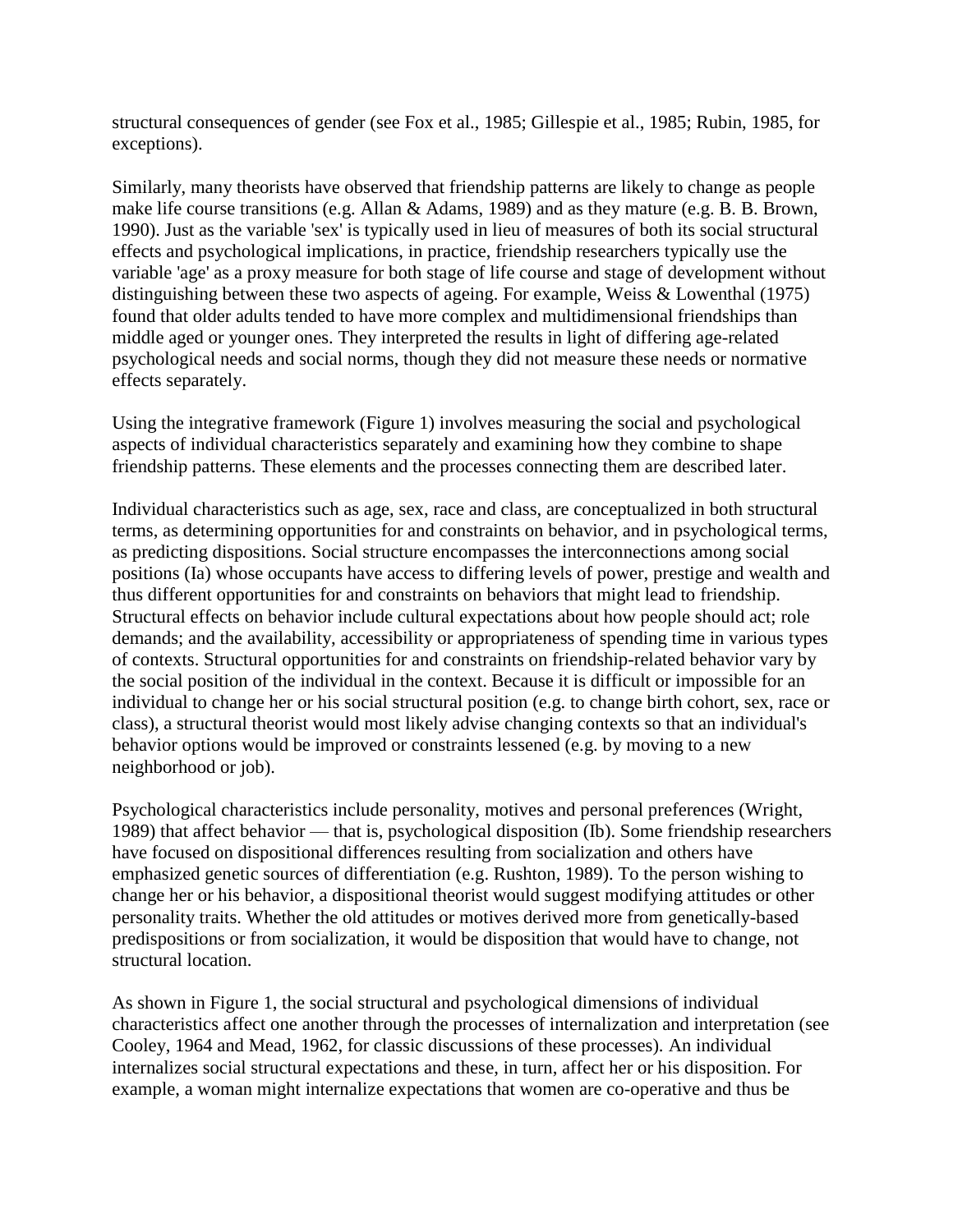predisposed to this type of interaction. Conversely, an individual's disposition can affect how she or he interprets social structural opportunities and constraints. For example, a shy person might hesitate to attempt to establish friendships across social group boundaries, but a gregarious person might ignore such constraints.

Together the social and psychological aspects of an individual's characteristics shape her or his behavioral motif, which becomes the foundation for the friendship patterns in which the person engages. A behavioral motif consists of the constellation of both the routine (Duck, 1994) and unpredictable aspects of an individual's daily activities and her or his responses to them. Individuals do what they are predisposed to do within the structural opportunities and constraints that confront them. A description of an individual's behavioral motif would include the activities in which he or she engages; whether participation in each of them is regular and scheduled and, if so, what the schedule is and, if not, how long he or she typically pursues each of them; the extent to which each of the activities provides social opportunities; and how the individual feels about her or his involvement in the activities.

Thus, a person's opportunities for and constraints on participation in various activities and her or his predisposition towards involvement in them determine what the individual actually does the pattern of her or his daily life. It is this process, the process of living from day-to-day, that shapes friendship patterns. Some friendships are based on routine, repeated, predictable interactions and others are formed after chance meetings. The individual's social and psychological characteristics, however, set the stage for the types of relationships that can emerge.

#### *Friendship patterns*

Friendship patterns (section II of Figure 1) consist of three interacting elements that operate at both dyadic (Ha) and network (IIb) levels of friendship: structure (the form of the ties linking an individual's friends such as the hierarchy and solidarity among them, the similarity of their social positions, the number of friends, the proportion of them who know one another and the pattern or connections among them), phases (the formation, maintenance and dissolution of friendship dyads and of clusters of friends within networks) and interactive processes (the thoughts, feelings and behaviors involved in acting as friends). The arrows in section II of Figure 1 indicate that at both the dyadic and network levels, structure and phases influence one another through interactive processes. Dyads are embedded in networks, and thus their characteristics act upon one another. The potential for processes at one level to affect characteristics at the other level is indicated by the dotted box separating the two levels.

### **Friendship structure**

Dyadic structure. Power hierarchy, status hierarchy, solidarity and homogeneity reflect the internal structure of friend pairs. The power and status hierarchies are independent, vertical dimensions of relationships (McWilliams & Blumstein, 1991). Power is the `probability that one actor within a social relationship will be in a position to carry out [her or] his own will despite resistance' (Weber, 1947: 152). Status reflects the distance between actors in terms of prestige or moral worth (R. Brown, 1965).

Solidarity is the horizontal dimension of internal structure, or the degree of intimacy or closeness between dyad members (R. Brown, 1965). Some researchers treat intimacy as a process variable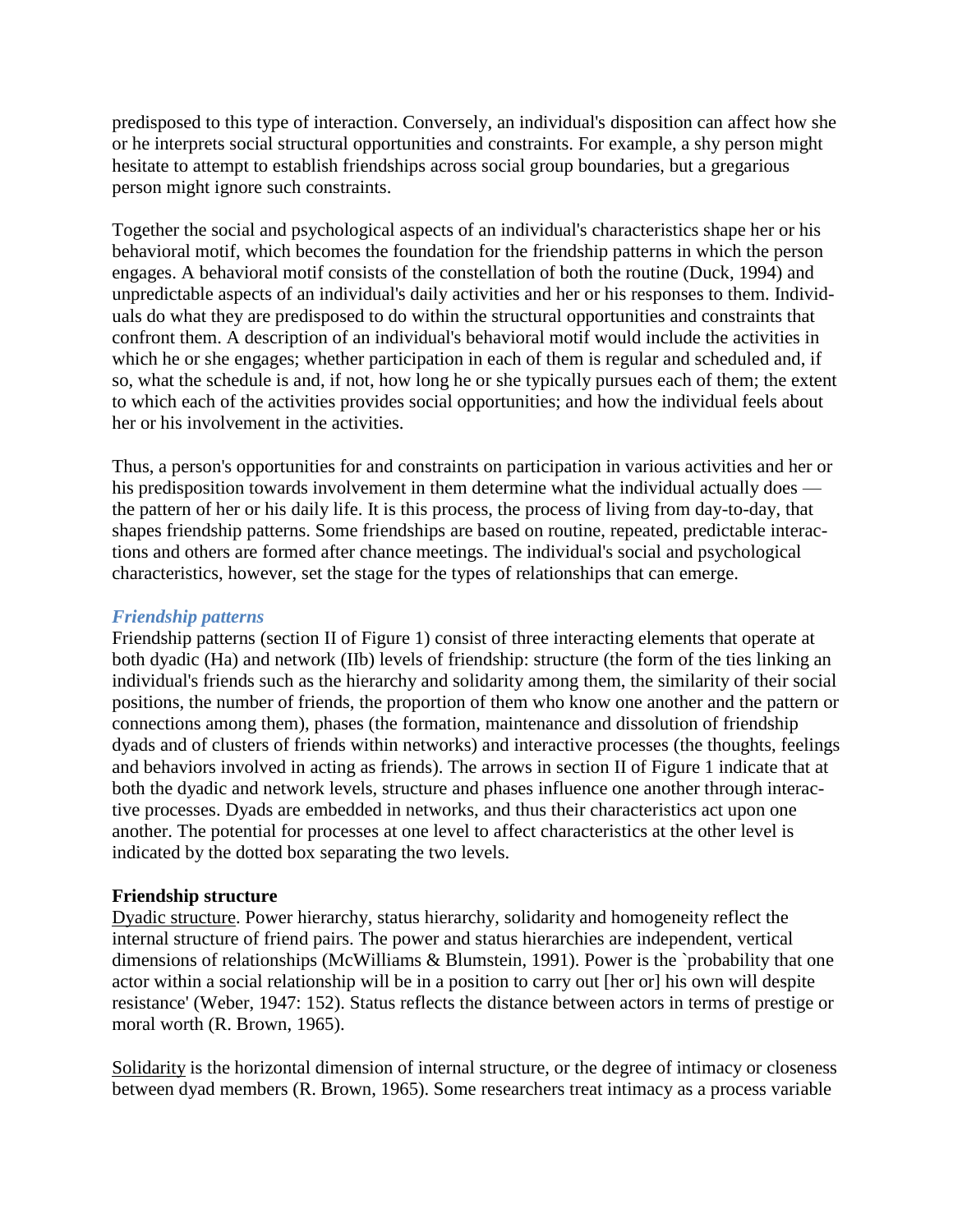rather than as a structural one, but it is a fairly widely used measure of the strength of social ties and of social distance (Marsden & Campbell, 1984).

Because friendships are typically viewed as intimate, at least to some degree, and egalitarian (i.e. with minimal structure, Thomas, 1987), many researchers have failed to examine these dimensions of internal structure. Friendship researchers who have included a measure of 'degree of intimacy' have found variation on it, even though all of the relationships under study were supposed to be close. Research that addresses power or status within the dyad rather than excluding hierarchical relationships a priori could lead to similarly interesting results.

Homogeneity is the similarity of the participants in terms of social positions, such as gender, race, occupational status, ethnicity or age. The internal hierarchy of relationships does not necessarily reflect the relative social positions of the participants in the broader societal context. Individuals who occupy similar structural locations could have different degrees of power or status within the context of their relationship.

Network structure. The goal of network analysis is the formal representation of the structure of personal relations within the networks in which dyads are embedded (Feger, 1981; Wellman, 1983). The term 'network' is used in many ways (Milardo, 1992). In this article, network refers to the collection of people that the subject considers as friends. A friendship network constantly changes and overlaps with the friendship networks of other people. To study the structure or interactive processes of personal friendship networks then, one must ask respondents to identify the relevant members of the social landscape considering how they perceive their relationships at the time. Members of an individual's friendship network might or might not know that the individual considers them as part of it. Thus, friendship networks must be studied from the respondent's perspective; the boundaries change and cannot be identified by outside observers.

The basic structural characteristics of friendship networks include degree of hierarchy, solidarity and homogeneity, as well as the number of participants (size), the proportion of all possible friendships that exist among members (density) and the patterns of connections among an individual's friends (configuration). Network size can be measured by simply asking how many friends a respondent has, but a more rigorous approach is to operationalize size by counting the number of friends a respondent names. Information on each friendship then can be aggregated into measures of other structural characteristics of the entire network. A compromise method combines a global question about the number of friends with a series of specific questions about a few selected friends.

Network density is a measure of 'the extent to which links which could exist among persons do in fact exist' (Mitchell, 1969: 18) and is expressed in terms of a percentage of all possible friendship links actually identified (Kapferer, 1969; Kephart, 1950; Niemeijer, 1973). A concept closely related to network density is configuration, the pattern of interlocking clusters of network members (see Feld, 1981; Laumann, 1973; Peretti, 1976; Salzinger, 1982 for discussions of different ways to characterize network configuration). Network configuration can be quite different in two equally dense networks; in one network, for example, ties might be evenly distributed throughout; in another, two or more clusters of people might be connected by only one mutual friend.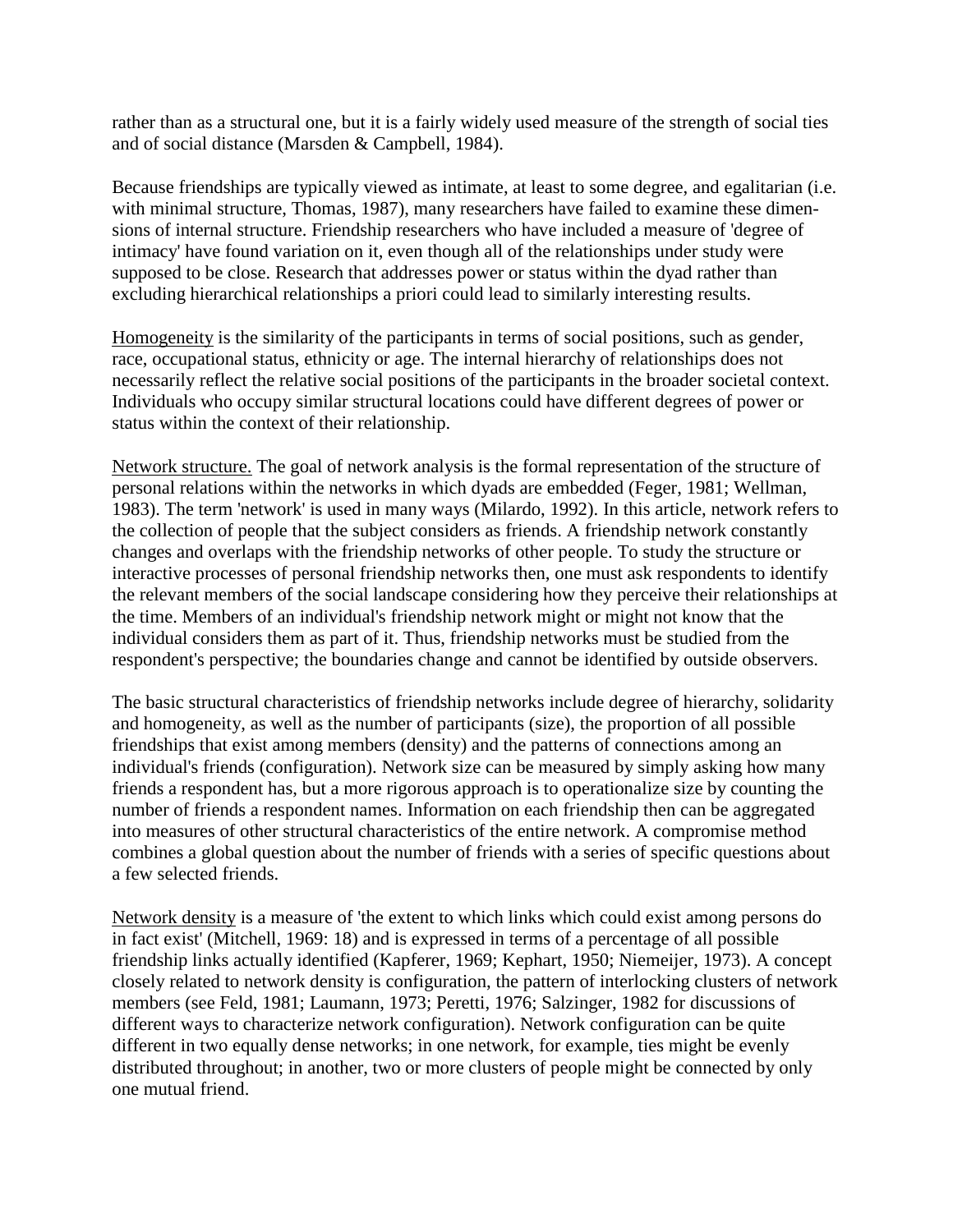### **Friendship phases**

Relationships are dynamic, developing and evolving over time. Friendships have beginnings, when partners become acquainted; middles, when solidarity and other features increase, decrease, fluctuate or remain stable; and, sometimes, endings for any of a variety of reasons (see Blieszner & Adams, 1992; Hays, 1988, for reviews of friendship phase literature). The lengths of friendship phases vary between people and situations. Any movement from one friendship phase to another might be deliberate or might occur by chance. Although the language used to describe the trajectory of friendship often implies that friends proceed from one phase to another via planned, conscious mechanisms, individuals differ in the extent to which they consciously employ friendship development strategies.

Our purpose in this section is not to specify a unitary definition or a rigid sequence of friendship phases. Rather, we wish to emphasize that understanding friendship patterns is enhanced by recognizing that friendships change over time.

Dyadic phases. Friendship formation involves movement from stranger to acquaintance to friendship. The beginning phase of friendship involves identification of or attraction to a potential friend, initial meetings with the potential friend (if a stranger) and getting to know the other and letting the other know oneself. Hays (1984, 1985) described attitudinal and other behavioral changes as partners moved from acquaintanceship to friendship. For example, friendships that became closer over time, compared with those that did not, involved more interaction over a broader range of activities. Closer friendships gradually became more dependent on affection than on frequency of contact.

The maintenance phase of friendship is perhaps the most variable period both in terms of the processes that occur and in terms of the degree to which partners consciously attend to the relationship. Friends have many different ways of sustaining their interest in, affection towards and involvement with each other (Rose & Serafica, 1986). From time to time, they may consciously or unconsciously evaluate each other, other friendships, friendship opportunities and relevant social circumstances. Friends might decide, for example, whether to retain the friendship at its current level of solidarity, change to a higher or lower level of involvement, engage in different activities together, dissolve the friendship, display indifference to it or any number of other possibilities (Hays, 1989; Holt, 1982; Murstein et al., 1977).

Some friendships enter a dissolution phase and others do not, the end state being the product of a series of other events. Friendships can endure for decades, with the assumption of indefinite existence; some will end abruptly, as with serious disagreement or the death of one partner; and others wither away from benign neglect (Shea et al., 1988). Processes inherent in the dissolution phase concern the ways that individuals end friendships, ranging from direct and explicit declaration of the parting to more indirect ones, such as avoiding the friend or failing to initiate encounters (Rose, 1984; Rusbult, 1987).

Network phases. Friendship phases occur not only with respect to dyadic interactions, but also with respect to networks. In the latter case, the formation phase involves the development of new friendship clusters and the integration of individuals and dyads into existing ones. The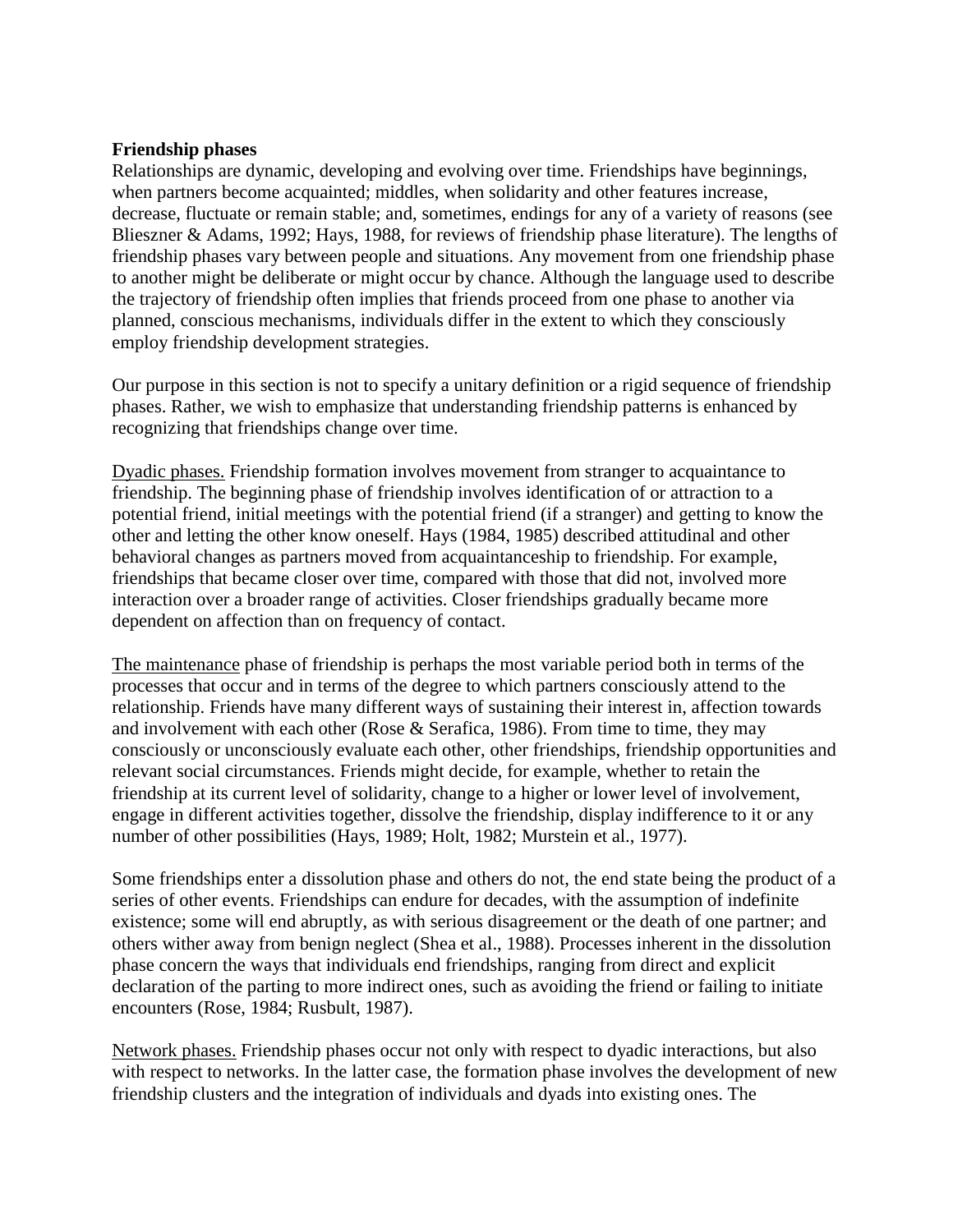maintenance phase incorporates the ways that individuals, dyads and clusters sustain the network as it is or change it in some manner. Finally, network dissolution involves the elimination of one or more dyads or clusters or (in rare instances) breaking up of all the friendship bonds in the network. Research on network phases has only just begun.

### **Interactive friendship processes**

Interactive friendship processes reflect the dynamic aspects of the relationship between dyad members and among network participants. These processes are the covert cognitive and affective responses and the overt behavioral events that occur when people interact (Kelley et al., 1983). In other words, they are 'the adverbial properties of interactions' (Duck & Sants, 1983: 31).

Interactive processes in dyads. Cognitive processes reflect the internal thoughts that each partner has about her- or himself, the friend and the friendship. These thoughts concern, for example, how one assesses the stability of the friendship, explains shared experiences and interprets one's own behavior and one's partner's intentions or needs, as well as evaluations and judgements of another's attractiveness, character, similarity to the self and so on. Affective processes encompass emotional reactions to friends and friendship. Empathy, affection, trust, loyalty, satisfaction, commitment, joy and contentment are all positive or pleasurable emotions. Indifference, anger, hostility and jealousy are examples of negative or unpleasant ones. Behavioral processes are the action components of friendship. They include communication, such as disclosure of one's thoughts and feelings. Other behavioral processes are displays of affection, social support, resource exchange, co-operation, accommodation to a friend's desires, co-ordination, sharing activities and interests, concealment, manipulation, conflict, competition and the like.

The three types of friendship processes interact with each other, such that cognitive processes can result in affective reactions that in turn influence future actions, behaviors can affect thoughts and emotions, and so on. Individuals differ both in the extent to which they employ interactive processes strategically versus assuming a more passive stance, and in the extent to which their dispositions are oriented more toward one type of interactive process than toward others. People can either express thoughts, feelings and actions so their friends are aware of them or keep them hidden. Although studies of various dyadic processes have been conducted (Blieszner & Adams, 1992), the range of interactive processes researched is not comprehensive and the relationships among types of processes have not been examined.

Interactive processes in networks. As Simmel (Wolff, 1950) observed, relationships involving more than two people differ from dyads. In a dyad, the withdrawal of one person from the relationship signals its end, so that the friends are fully dependent on one another. In contrast, a network is more stable than a dyad because it continues to exist even if one member departs. A network also imposes constraints on its members and allows individual participants to shift to other members the responsibility for what they have done or not done (Coser, 1977).

The cognitive, affective and behavioral processes discussed above for dyads thus operate differently at the network level. For example, a person involved in an isolated dyadic relationship might feel more responsible for helping a friend in need than would a person embedded in a web of friend relationships (Hobfoll & Stokes, 1988). In addition, Simmel suggested that some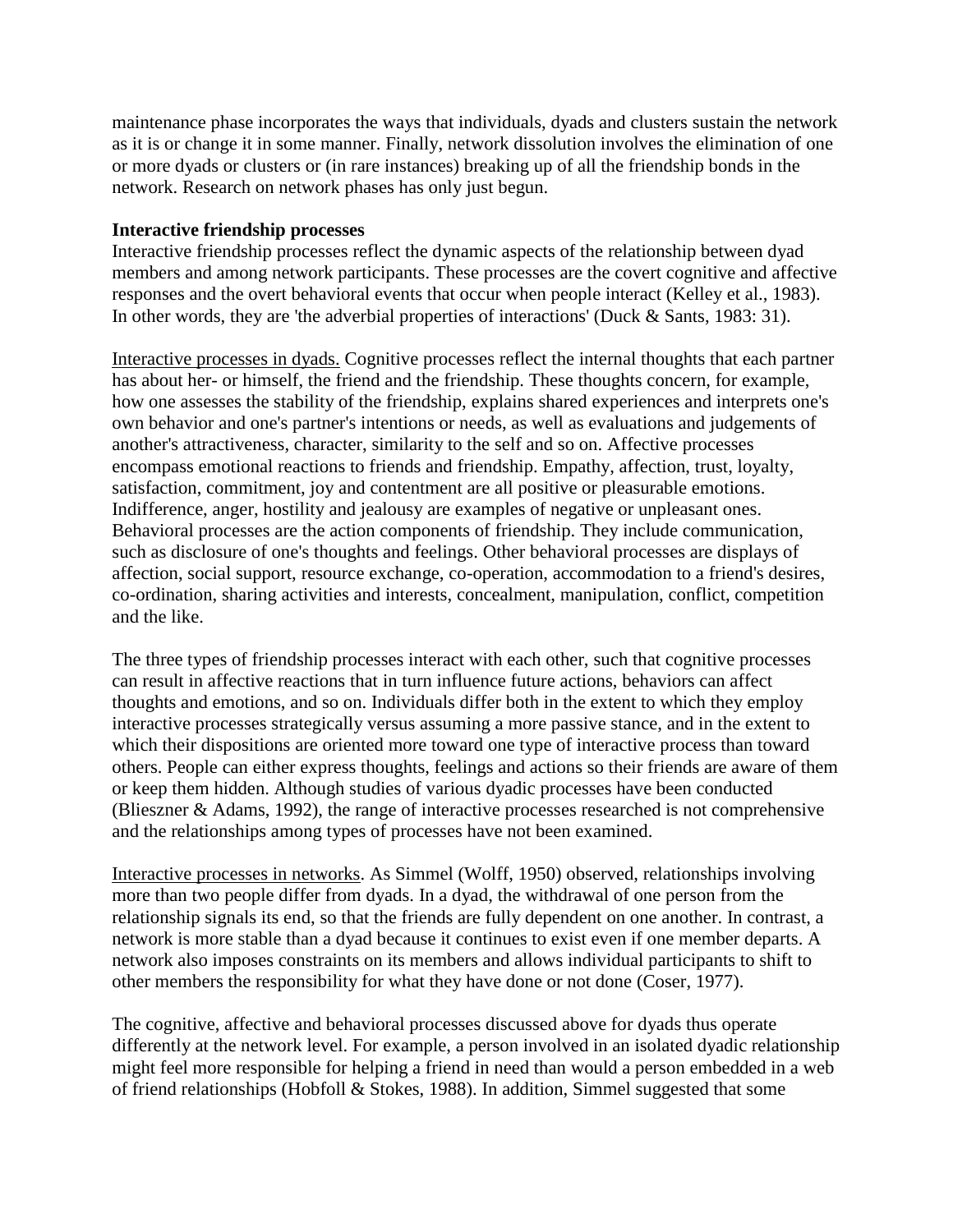interactive processes not possible at the dyadic level can occur at the network level. One person could intentionally cause conflict to attain power or other resources, act as a mediator between disputants, or try to enhance her or his position in the group by taking one side of an argument (Coser, 1977).

In one of the few studies of friendship network processes (cognitive domain), Hirsch (1979) examined satisfaction with friendship networks among college students. The significant predictors were the students' satisfaction with friendships that involved multiple activities, not having fixed roles in the friendships, having a group feeling when together with friend network members and engaging in a variety of activities with them. Similarly, Stokes (1983) found that the strongest predictors of satisfaction with social support received from network members were having a medium-sized network and having up to seven confidants in the network. This study illustrates the connection between structural and process features of friendship, discussed in further detail below.

Proxy measures of interactive processes. Thus far our analysis of processes has focused on specific thoughts, feelings and actions that take place between and among friends. Other process variables have received research attention as well. These include measures of how often and how long interactive processes occur (the length of acquaintance, the frequency of contact, the recency of contact and the average length of each contact). They also include the variety of interactive processes that take place, assessed by multiplexity (the number of different activities in which friends participate together) and directionality (whether friends behave reciprocally or not).

We call these variables proxy measures of process because they reveal only that interaction takes place but not the nature of the processes involved. The underlying assumption of researchers who use these measures exclusively seems to be that a larger quantity and variety of process is better than less. Conner et al. (1979) clearly demonstrated, however, that measuring only the quantity and variety of process does not provide sufficient understanding of the significance of interpersonal relations in people's lives. Rather than focusing only on these indirect indicators of friendship interaction, with this framework we also advocate assessing the quality of relationships directly.

Connections among elements and levels of friendship patterns Although researchers are just beginning to study the connections among the elements and levels of friendship patterns, we can note that, hypothetically, the lines of influence are myriad. Structure and phases affect one another through the interactive processes discussed above. Similarly, characteristics of the networks and the dyads that comprise them can also influence one another through these same interactive processes.

Structure—processes—phases. The structure of friendships constrains and facilitates the processes that occur within them. For example, highly dense networks contribute to friendship stability (Salzinger, 1982) and to the ease of communication among members (Adams, 1983). Reciprocally, friendship processes can alter the structure of relationships. Each friendship process can have a strengthening or a weakening effect on the relationship. For example, friends who participate in certain activities together might grow closer (Hays, 1984, 1985). Conversely,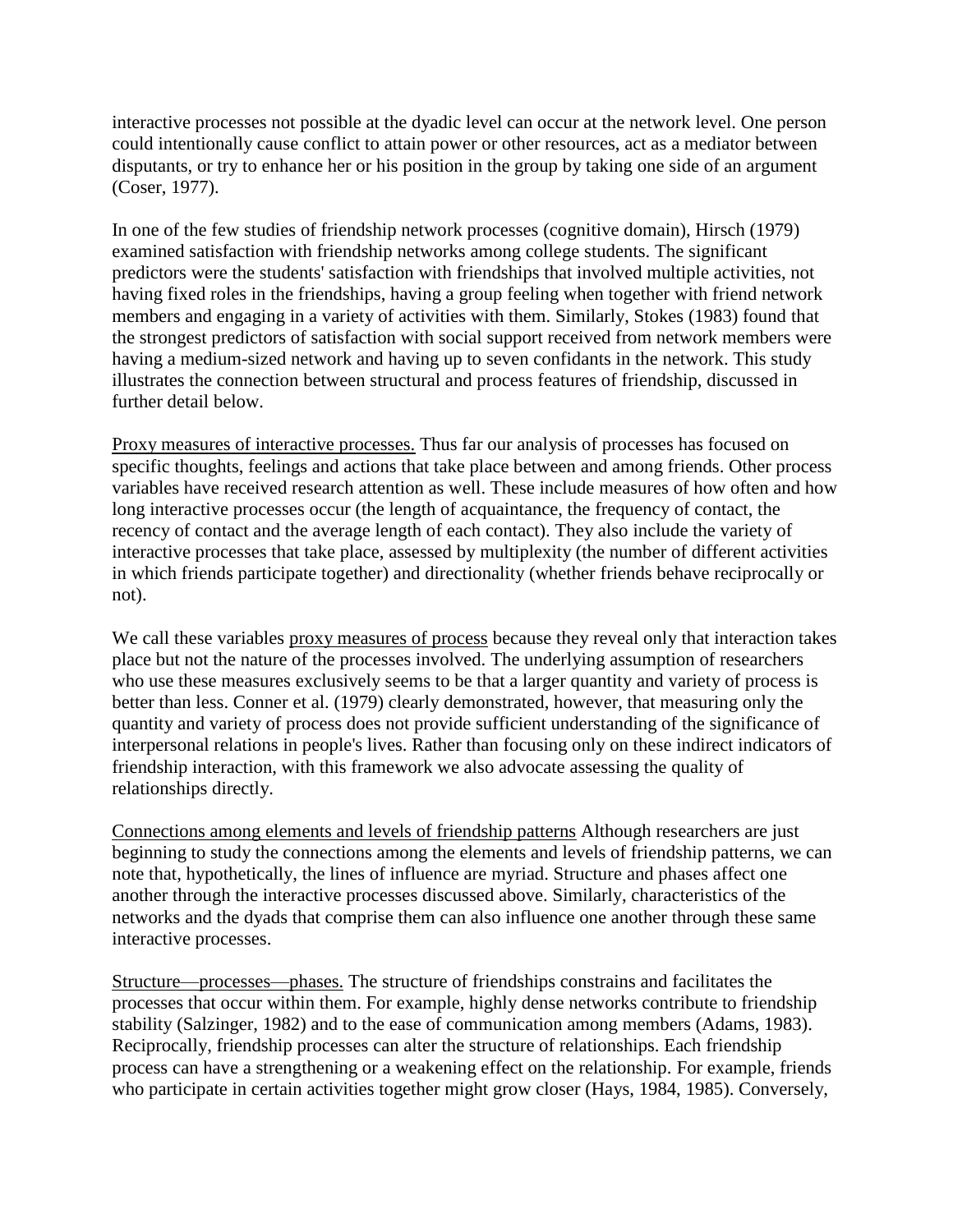deception or disputes might dissolve bonds among pairs of individuals or destroy an entire network of friends (Rook, 1989).

The phases of friendship and the interactive processes that take place within them also affect one another. Research shows, for example, both that disclosure is different between strangers than between intimates (Derlega et al., 1976) and that confiding brings people closer together (Johnson & Aries, 1983).

Studies in which structure, processes and phases were examined conjointly are rare. An example of the interplay of structure and process is the work on network density and satisfaction with social support. In a review of this research, Hobfoll & Stokes (1988) showed that low-density networks, compared to highly dense ones, are more helpful and more satisfying to people experiencing stressful life transitions such as returning to college in middle age or coping with widowhood or divorce. The explanation is that low- density networks include diverse members who can provide more opportunities to explore new roles, more referrals to sources of information, more job contacts and the like. On the other hand, dense networks are more satisfying and helpful when, for example, chronic illness or recuperation from surgery requires ongoing, co-ordinated help.

An example of the connection between processes and phases can be found in research on friendship development among people who had moved to a newly-constructed retirement community (Shea et al., 1988). Over the course of this short-term longitudinal study, old friendships tended to remain stable in frequency of expressing affection and esteem, lending assistance and sharing information, whereas such types of exchanges became more frequent in new ones. Further differences were that give and take appeared to be more closely monitored between new friends than between long-term friends, and respondents were less likely to discuss personal information or reminisce with their new than with their old friends (although the amount of information exchanged did not differ across the phases of friendship).

Dyad-network influence. The characteristics of friendship networks and their member dyads can influence each other in myriad ways, because processes taking place at one level can affect structure or phases at another. The hierarchy, homogeneity, solidarity, size and density of friendship networks influence and sometimes even constrain the structure of the pairs embedded in them. For example, the members of dense friendship networks might share pleasant experiences more frequently than members of low- density networks. This might, in turn, reinforce the solidarity of member dyads. The structure of dyads can conversely influence the structure of the overall network, though these effects are probably less likely to occur. But as an example, the members of egalitarian dyads might, through their attitudes, feelings and behaviors, create an atmosphere in which network equality was preferred over hierarchy. Of course, the higher the proportion of the constituent dyads that share a given structural characteristic, the more effective their influence would be on network structure.

Dyadic and network phases can also affect one another. For example, members of networks in the maintenance phase might have a routine pattern of interaction that would make it easy to incorporate either a new or an established dyadic relationship. Consider a bridge club whose members have been playing together for some time. One member becomes acquainted with a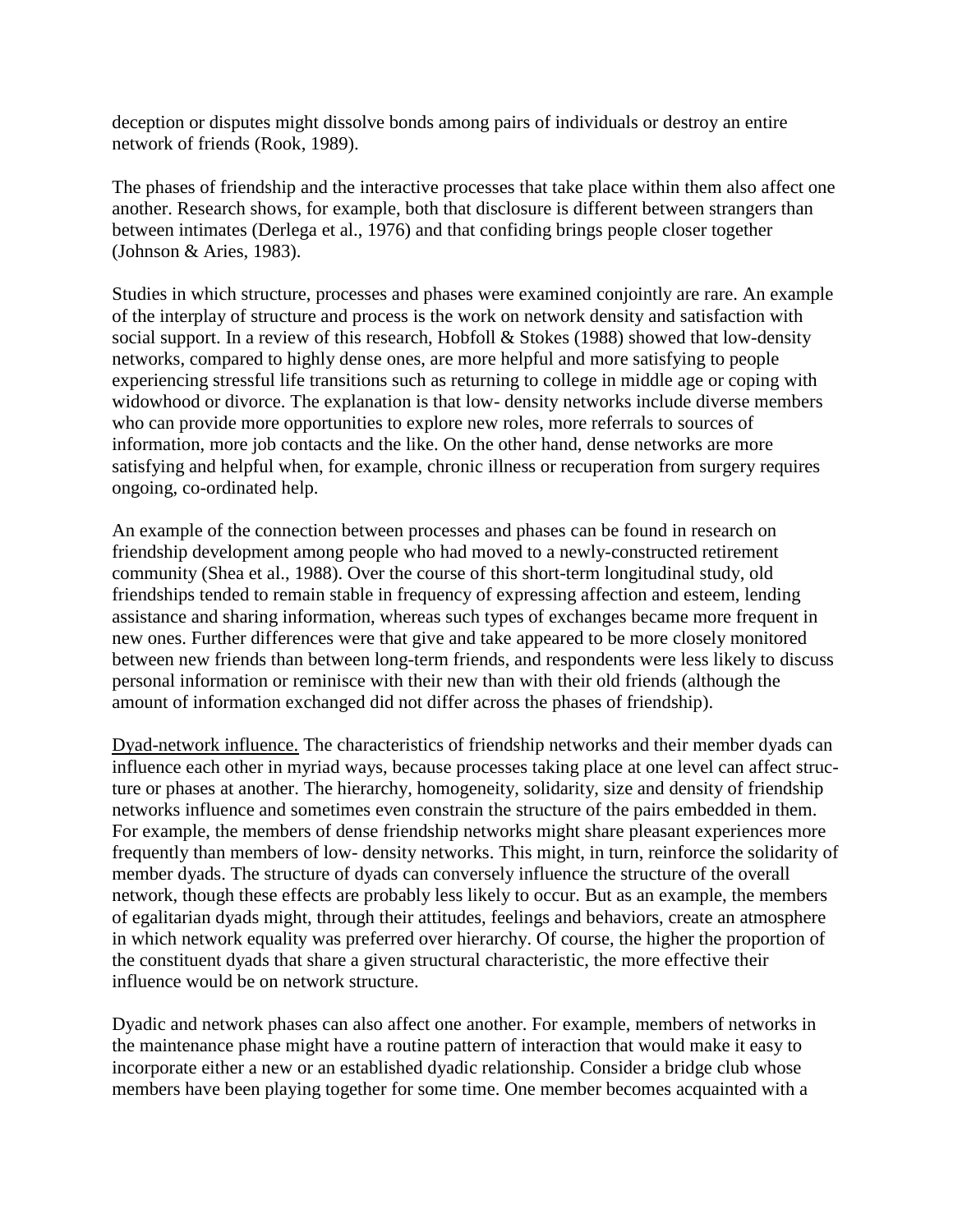new neighbor who also likes to play bridge and invites the neighbor to play in the next tournament. As a result of practicing for the tournament and enjoying each other's company, these players establish a friendship and then frequently join the bridge club group for card games and other activities. Thus, an established network had an influence on the development of a new friendship from the acquaintance to the maintenance phase. Conversely, a friendship dyad that was experiencing turmoil and dissolving might create conflict within the network in which it was embedded. As a result, the network might dissolve or shatter into smaller networks formed along loyalty lines.

### **Structural and cultural context**

Friendship patterns operate differently across structural and cultural contexts (see Figure 1, III). Structure consists of any fairly permanent social pattern such as the hierarchical ordering of social positions or the way rewards and responsibilities are allocated to people occupying them. Culture consists of all that participants in a context learn both to believe, value, think and feel, and to do, use and produce. Both structure and culture vary among societies, subgroups of a given society and over historical time. Thus structural and cultural context affects the social positions that are available for people to occupy; their psychological dispositions, behavioral motifs and friendship patterns; and the processes connecting them.

Very little research has been done on friendships outside North America, so it is difficult to compare the integrative framework across broad structural and cultural contexts, such as societies or nations. Nevertheless, indicators of the effect of the larger context on friendship patterns are easy to extract. For example, Allan & Adams (1989) noted that in the United States, women of all ages belong to a wide range of social, charitable, recreational and cultural organizations and, in addition, older women belong to and dominate social centers and clubs catering specifically for elderly people. In Britain, on the other hand, leisure associations for females are rare, both in old age and in earlier life phases. The implication is that American women have more social opportunities to form friendships outside the home and neighborhood than British women do. To take another case, Hall (1989) observed that in the United States, friendships develop quickly but only to a relatively superficial level, whereas in Europe, friendships take longer to solidify but ultimately tend to be deeper. Thus differing cultural norms for friendship yield different outcomes.

Structure and culture vary not only by society, but also by subgroup within a society, which implies that the framework operates differently among subgroups in a given society. For example, in certain subgroups, social position may be more important for determining friendship patterns than in others. Relationships among employees of most corporations, for example, are developed along status lines; secretaries establish friendships with other secretaries, executives socialize with other executives; and gender, race and class are important to relationships within occupational status (Kanter, 1977). In contrast, among members of the subculture surrounding the Grateful Dead rock band displays and discussion of outside statuses are rare and, among hardcore 'Deadheads', even considered inappropriate. Within this subgroup of American society, then, social structural position in the world external to the subculture is not nearly as important in shaping relationships as is disposition and the patterns of participation (behavioral motifs) that result from it (Adams, 1993).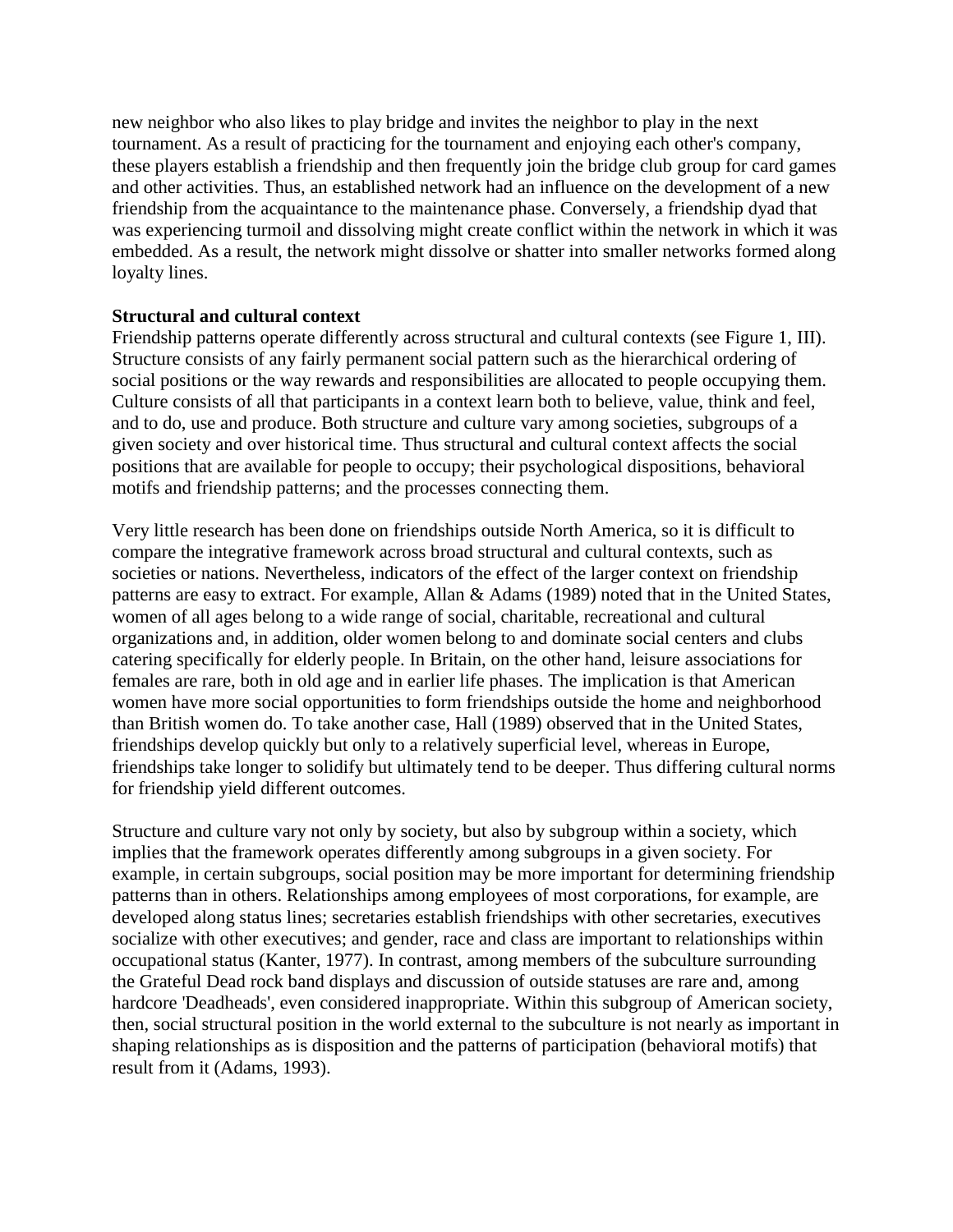Researchers have conducted a number of studies of friendships in a variety of subgroup contexts (e.g. Cohen & Rajkowski, 1982; Larson & Nelson, 1984; Levy, 1990), but few have carefully described the structure, interactive processes and phases of relationships. In addition, only rarely have scholars used the results of previous subgroup studies to inform their own research; study findings tell more about how a context affects friendship than how specific characteristics of contexts combine to affect friendship.

The effect of the structure and culture of historical context on friendship patterns is another relatively unexplored area. Historians have begun to examine close relationships of the past, particularly friendships of the nineteenth century, using personal documents such as diaries and letters as sources of data (e.g. Hansen, 1992; Smith-Rosenberg, 1975). Another research direction involves the effect of industrialization and the development of the modern market economy on intimate relationships, which accepted wisdom held was an inhibiting one. More recently, however, evidence suggests that commercial society promotes rather than discourages friendships (Litwak, 1989; Oliker, 1989; Silver, 1990).

The historical context also affects psychological disposition which can, in turn, affect friendship patterns. For example, personality psychologists who study life span development have observed cohort differences in motives and their effect on adult roles (Kogan, 1990) and social psychologists have reported a connection between social motives and friendship patterns (McAdams et al., 1984). In terms of our integrative framework, the psychological impact of the historical context would be observed in the extent to which changes over time in social motives affected friendship patterns. Much theoretical and empirical work needs to be done in history, sociology, psychology and other disciplines in order to develop a comprehensive understanding of friendship in relation to historical context.

#### *Summary and implications*

Previous conceptualizations of friendship tended to reflect unitary and simplistic descriptions of the relationship. In contrast, our perspective calls for acknowledgement of the diversity of experiences of friendship and of influences on friendship patterns. That is, analyses of friendship must take into account the interacting effects of social structure and psychological disposition as manifested in and expressed through the effects of being a particular gender, age, race and class, in a particular structural and cultural context. One friendship must not be treated as equivalent to another.

The integrative framework presented in this article was developed both by synthesizing the existing empirical literature on friendship and by relying on broader theoretical discussions of social structure, personality and social interaction. It suggests a number of areas needing investigation. The literature contains descriptions of age group or sex differences in friendship patterns, but not analyses that conceptualize the effects in both social structural and psychological terms or that examine the combined effect of social position and psychological disposition on friendship- related behavioral motif. Certain elements of the framework, such as dyadic interactive processes and network structure, have been studied more than others (Blieszner & Adams, 1992). Researchers have often studied the end-points of friendship patterns in isolation from the interactive processes connecting them. Although some researchers have examined the interactive processes connecting some aspects of dyadic structure and phases, they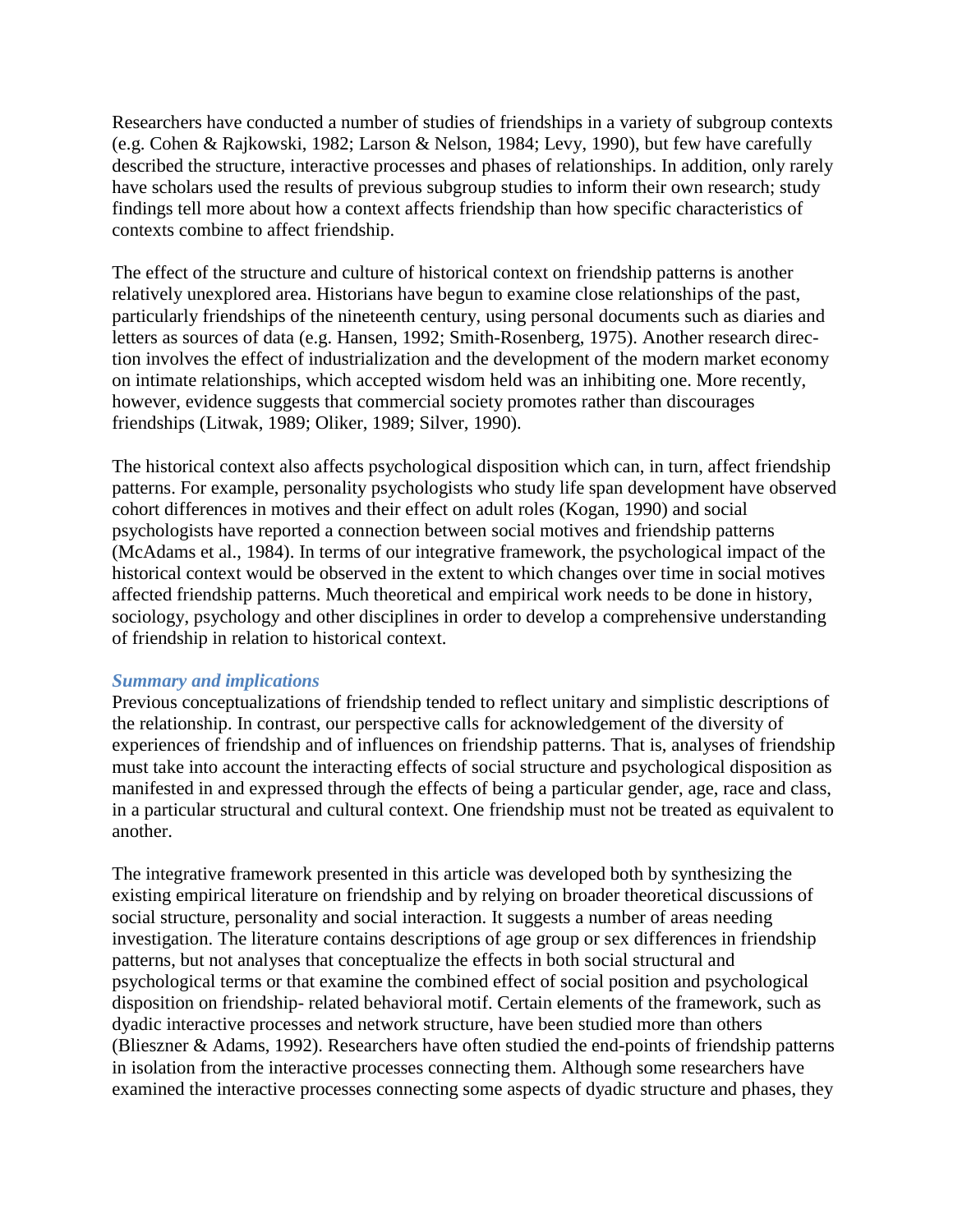have conducted virtually no studies on how day-to-day behavioral motifs affect friendship patterns, on the interactive processes that link network structure and phases, or on those that connect the characteristics of friendship dyads and networks.

The friendship literature mainly tells the story of middle-class, caucasian college students, adults of unspecified age, or older adults living in the United States. Although people of both sexes, from different classes and of different ages are often included in the samples, researchers have not carefully examined the similarities and differences in their experiences. The variation of friendship patterns across structural and cultural contexts (including societies, subgroups and historical periods) is an even more neglected area.

This framework is thus intended to inspire research and to provide a way of assessing conceptual progress. Ideally each scholar would select a focus of study, whether it be the effect of context or of individual characteristics on friendship patterns, the structure and phases of friendship dyads or of friendship networks or the connection between dyadic and network level characteristics. In each case, the researcher would pay attention not just to the chosen end-points, but to the relevant processes connecting them. Gradually, friendship scholars would develop detailed evidence about how this framework operates in a variety of circumstances and would be able to refine it further.

# **REFERENCES**

Adams, R.G. (1983) 'Friendship and Its Role in thc Lives of Elderly Womcn', unpublished PhD dissertation, University of Chicago, IL.

Adams, R.G. (1989) 'Conceptual and Methodological Issues in Studying Friendships of Older Adults', in R.G. Adams & R. Blieszner (eds) *Older Adult Friendship.* Newbury Park, CA: Sage. Adams, R.G. (1993) 'Toward a Contextual Approach to Friendship', invited presentation, International Nctwork on Pcrsonal Relationships, Milwaukee, WI. Allan, G. (1989) *Friendship: Developing a Sociological Perspective.* New York: Harvester Wheatsheaf. Allan, G. & Adams, R.G. (1989) 'Aging and the Structure of Friendship', in R.G. Adams & R. Blieszner (eds) *Older Adult Friendship.* Newbury Park, CA: Sage. Blieszner, R. & Adams, R.G. (1992) *Adult Friendship.* Ncwbury Park, CA: Sage. Brown, B.B. (1990) 'A Lifespan Approach to Friendship', in H.Z. Lopata & D. Maincs (eds) *Friendship in Context.* Greenwich, CT: JAI. Brown, R. (1965) *Social Psychology.* New York: Free Press. Cohen, C.I. & Rajkowski, H. (1982) 'What's in a Friend? Substantivc and Theoretical Issues', *The Gerontologist* 22:261-6. Conner, K.A., Powers, E.A. & Bultena, G.L. (1979) 'Social Interaction and Life Satisfaction: An Empirical Assessment of Late Life Patterns', *Journal of Gerontology* 34:116-21. Cooley, C.H. (1964) *Human Nature and the Social Order.* New York: Schockcn. Coser, L.A. (1977) *Masters of Sociological Thought.* New York: Harcourt Brace Jovanovich. Derlega, V.J., Wilson, M. & Chaikin, A.L. (1976) 'Friendship and Disclosure Reciprocity', *Journal of Personality and Social Psychology* 34:578-82. Duck, S.W. (1990) 'Relationships as Unfinished Business: Out of the Frying Pan and into the 1990s', *Journal of Social and Personal Relationships* 7:5-28. Duck, S.W. (1994) 'Steady as (S)hc Goes: Relational Maintenance as a Shared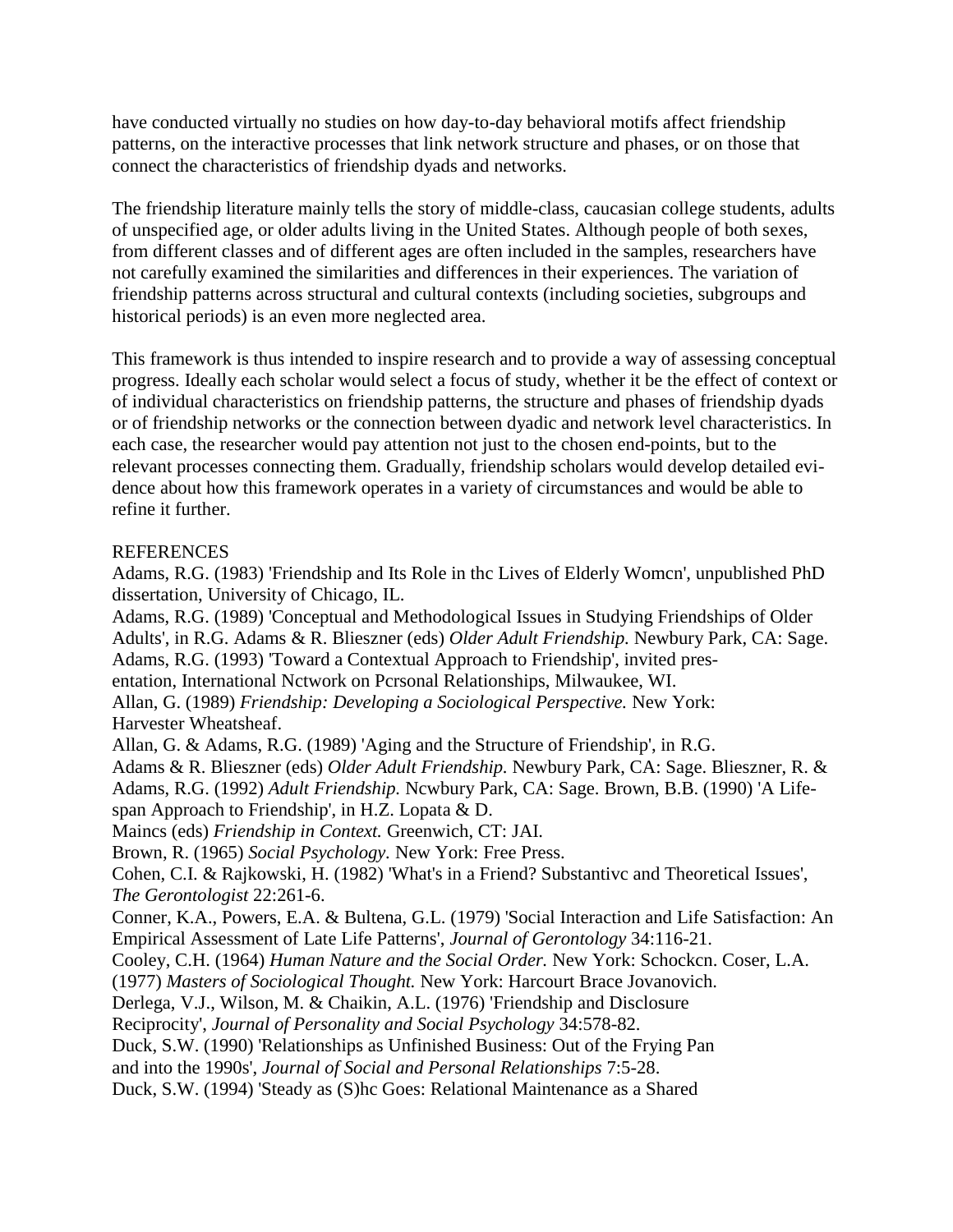Meaning System', in D.J. Canary & L. Stafford (eds) *Communication and Relationship Maintenance.* Ncw York: Academic.

Duck, S.W. & Sants, H.U.A. (1983) 'On the Origin of the Specious: Arc Personal

Relationships Really Interpersonal States?', *Journal of Social & Clinical Psychology* 1:27-41.

Feger, H. (1981) 'Analysis of Social Networks', in S.W. Duck & R. Gilmour (eds) *Personal Relationships 1: Studying Personal Relationships.* London: Academic Press.

Feld, S.L. (1981) 'The Focused Organization of Social Ties', *American Journal of Sociology*  86:1015-35.

Fischer, C.S. & Oliker, S.J. (1983) 'A Research Note on Friendship, Gender, and the Life Cycle', *Social Forces* 62:124-33.

Fox, M., Gibbs, M. & Auerbach, D. (1985) 'Age and Gender Dimensions of Friendship', *Psychology of Women Quarterly* 9:489-501.

Gillespie, D.L., Krannich, R.S. & Leffler, A. (1985) 'The Missing Cell: Amiability, Hostility, and Gender Differentiation in Rural Community Networks', *The Social Science Journal* 22:17- 30.

Hall, E.T. (1989) *Understanding Cultural Differences.* Yarmouth, ME: Intercultural Press. Hansen, K.V. (1992) ' "Our Eyes Behold Each Other": Masculinity and Intimate Friendship in Antebellum New England', in P.M. Nardi (ed.) *Men's Friendships.* Newbury Park. CA: Sage. Hays, R.B. (1984) 'The Devclopmcnt and Maintenance of Friendship', *Journal of Social and Personal Relationships* 1:75-98.

Hays, R.B. (1985) 'A Longitudinal Study of Friendship Development', *Journal of Personality and Social Psychology* 48:909-24.

Hays, R.B. (1988) 'Friendship', in S.W. Duck (ed.) *Handbook of Personal Relationships.*  Chichester: Wiley.

Hays, R.B. (1989) 'The Day-to-Day Functioning of Close versus Casual Friendships', *Journal of Social and Personal Relationships* 6:21-37.

Hirsch, B.J. (1979) 'Psychological Dimensions of Social Networks', *American Journal of Community Psychology* 7:263-78.

Hobfoll, S.E. & Stokes, J.P. (1988) 'The Process and Mechanics of Social Support', in S.W. Duck (cd.) *Handbook of Personal Relationships.* Chichester: Wiley. Holt, R.W. (1982)

'Perceptions of the Equity and Exchange Processes in Dyadic Social Relationships', *Perceptual and Motor Skills* 54:303-20.

Johnson, F.L. & Aries, E.J. (1983) 'The Talk of Women Friends', *Women's Studies International Forum* 6:353-61.

Kanter, R.M. (1977) *Men and Women of the Corporation.* New York: Basic Books. Kapferer, B. (1969) 'Norms and the Manipulation of Relationships in a Work Context', in J.C. Mitchell (ed.) *Social Networks in Urban Situations.* Manchester: Manchester University Press.

Kelley, H.H., Berscheid, E., Christensen, A., Harvey, J.H., Huston, T.L., Levinger, G.,

McClintock, E., Peplau, L.A. & Peterson, D.R. (1983) *Close Relationships.* New York: Freeman. Kephart, W.M. (1950) 'A Quantitative Analysis of Intergroup Relationships', *American Journal of Sociology* 54: 544-9.

Kogan, N. (1990) 'Personality and Aging', in J.E. Birren & K.W. Schaie (eds) *Handbook of the Psychology of Aging* (3rd edn). San Diego, CA: Academic Press.

Larson, J.H. & Nelson, J. (1984) 'Women, Friendship, and Adaptation to Prison', *Journal of Criminal Justice* 12:601-15.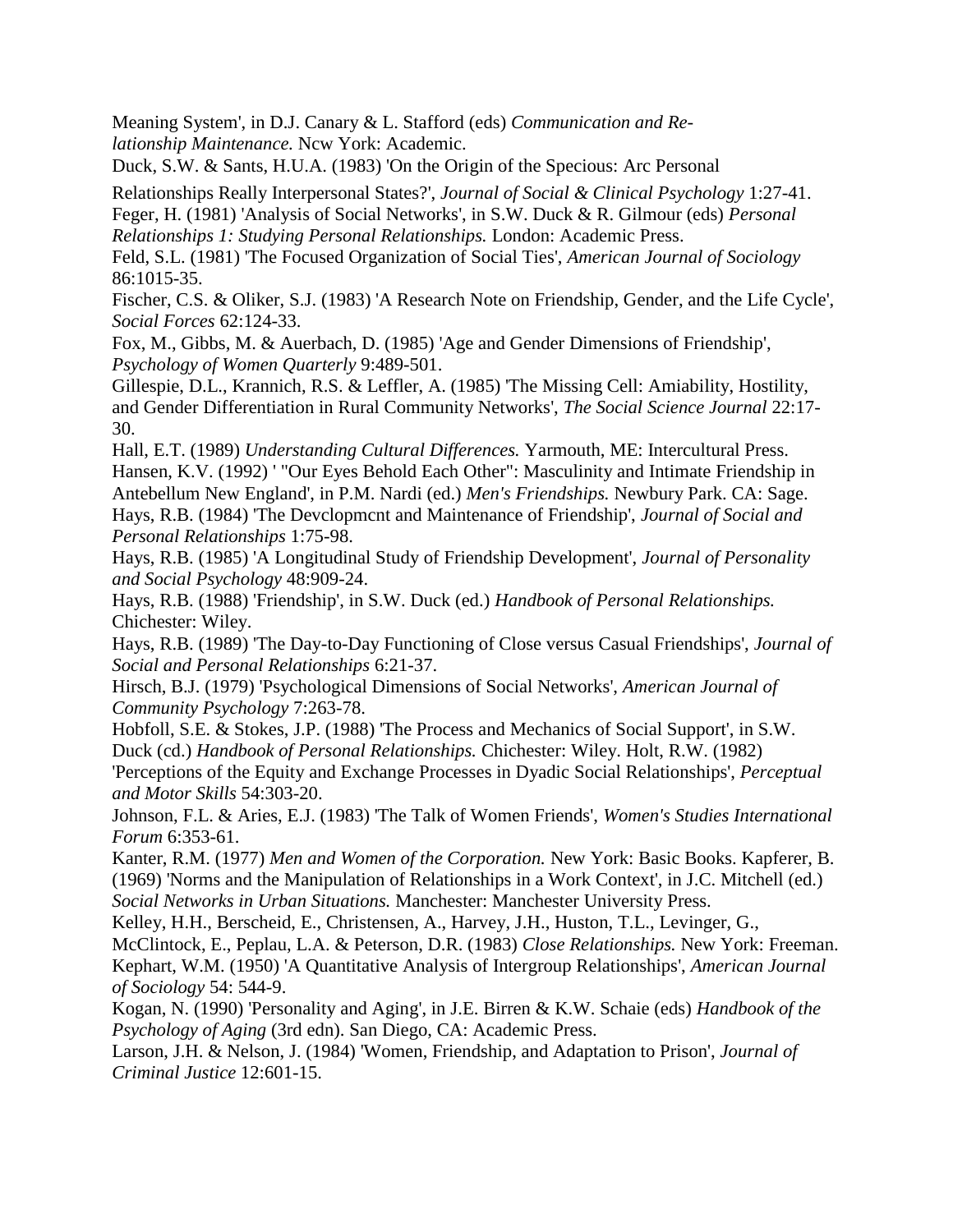Laumann, E.O. (1973) *Bonds of Pluralism: The Form and Substance of Urban Social Networks.*  New York: Wiley.

Levy, J.A. (1990) 'Friendship Dilemmas and the Interaction of Social Worlds: Reentry Women on College Campus', in H.Z. Lopata & D. Maines (cds) *Friendship in Context.* Greenwich, CT: JAI.

Litwak, E. (1989) 'Forms of Friendships among Older People in an Industrial Society', in R.G. Adams & R. Blieszner (eds) *Older Adult Friendship: Structure and Process.* Newbury Park, CA: Sage.

McAdams, D.P., Healy, S. & Krause, S. (1984) 'Social Motives and Patterns of Friendship', *Journal of Personality and Social Psychology* 47:828-38. McWilliams, S. & Blumstein, P. (1991) 'Evaluative Hierarchy in Personal Rc-

lationships', in E. Lawler, B. Markovsky, C. Ridgeway & H. Walker (eds)

*Advances in Group Processes* (Vol. 8). Greenwich, CI': JAI.

Marsdcn, P. & Campbell, K. (1984) 'Measuring Tie Strength', *Social Forces* 63:482-501.

Mead, G.H. (1962) *Mind, Self, and Society.* Chicago, IL: University of Chicago Press.

Milardo, R.M. (1992) 'Comparative Methods for Delineating Social Networks', *Journal of Social and Personal Relationships* 9:447-61.

Mitchell, J.C. (1969) 'The Concept and Use of Social Networks', in J.C. Mitchell (ed.) *Social Networks in Urban Situations.* Manchester: Manchester Univcrsity Press.

Murstein, **B.I.,** Cerreto, M. & MacDonald, M.G. (1977) 'A Theory and Investigation of the Effect of Exchange-Orientation on Marriage and Friendship', *Journal of Marriage and the Family* 39:543-8.

Niemeijer, R. (1973) 'Some Applications of the Notion of Density', in J. Boisse-

vain & J.C. Mitchell (eds) *Network Analyses.* The Hague: Mouton.

Oliker, S. (1989) *Best Friends and Marriage: Exchange among Women.* Berkeley, CA: University of California Press.

Peretti, P.O. (1976) 'Closest Friendships of Black College Students: Social Intimacy', *Adolescence 11:395-403.*

Rook, K.S. (1989) 'Strains in Older Adults' Friendships', in R.G. Adams & R. Blicszner (eds) *Older Adult Friendship.* Newbury Park, CA: Sage.

Rose, S.M. (1984) 'How Friendships End', *Journal of Social and Personal Relationships* 1:267- 77.

Rose, S.M. & Serafica, F.C. (1986) 'Keeping and Ending Close and Best Friendships', *Journal of Social and Personal Relationships* 3:275-88.

Rubin, L.B. (1985) *Just Friends: The Role of Friendship in Our Lives.* Ncw York: Harper & Row.

Rusbult, C.E. (1987) 'Responses to Dissatisfaction in Close Relationships', in D.

Perlman & S. Duck (eds) *Intimate Relationships.* Newbury Park, CA: Sage.

Rushton, J. (1989) 'Gcnetic Similarity in Male Friendships', *Ethology and Sociobiology 10:361-73.*

Salzinger, L.L. (1982) 'The Ties that Bind: The Effect of Clustering on Dyadic Relationships', *Social Networks* 4:117-45.

Shea, L., Thompson, L. & Blieszner, R. (1988) 'Resources in Older Adults' Old

and New Friendships', *Journal of Social and Personal Relationships* 5:83-96.

Silver, A. (1990) 'Friendship in Commercial Socicty', *American Journal of Sociology* 95:1474-504.